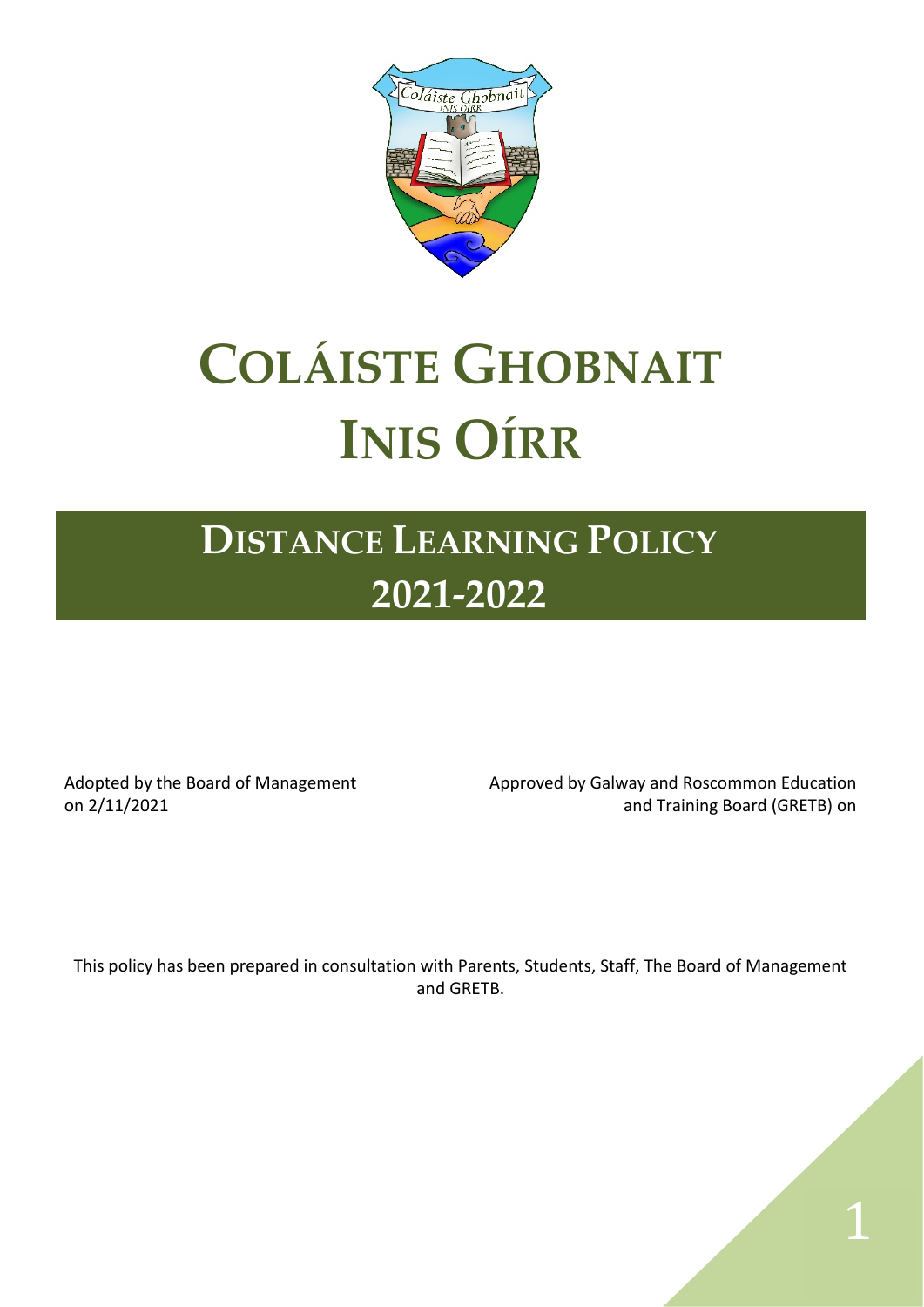#### This policy applies to:

Pupils, School Staff, Parents, the school's Board of Management as well as Galway and Roscommon Education and Training Board.

Our mission at Coláiste Ghobnait is to encourage the educational, intellectual, physical and cultural development of the school's students in a pleasant and healthy environment that prioritises the self-esteem, independence and development of all members of the school community.

"Growing and learning together diligently through the medium of Irish, in which balance, respect for wellbeing and integrity are given priority, with the spirit of co-operation among the whole school community."

As a school community we have high expectations based on the vision and mission of the school and we aim to plough the road with our core Values together.

- **Excellence**
- Duty
- **Equality**
- **Community**
- Respect
- As a school community these are our core values that are intertwined with the vision and mission of the school. We will be plowing the road in Coláiste Ghobnait together to achieve our core values and that our core values will be central to all aspects of the school environment.

#### Introduction

The purpose of this policy is to provide guidelines and information to students and their parents surrounding the use of technology when learning remotely i.e. from a place other than school and where it is not necessary or possible for the teacher to deliver the class within the same location, as would be the case, if the class was taking place in a classroom setting.

This policy does not set out to replace our Mobile Phone or Acceptable Use Policies but rather intends to be an important addition to the area of learning from a digital platform.

The policy presented here should be read also in tandem with other school policies.

Colaiste Ghobnait is a school under the Patronage of Galway, Roscommon Education and Training Board. (GRETB).

As a school under the patronage of GRETB and who take instruction from the Department of Education it is of paramount importance that we have policies to ensure that procedures are in place that fulfil our statutory obligations.

- Determination
- Freindship
- **Equality**
- Courage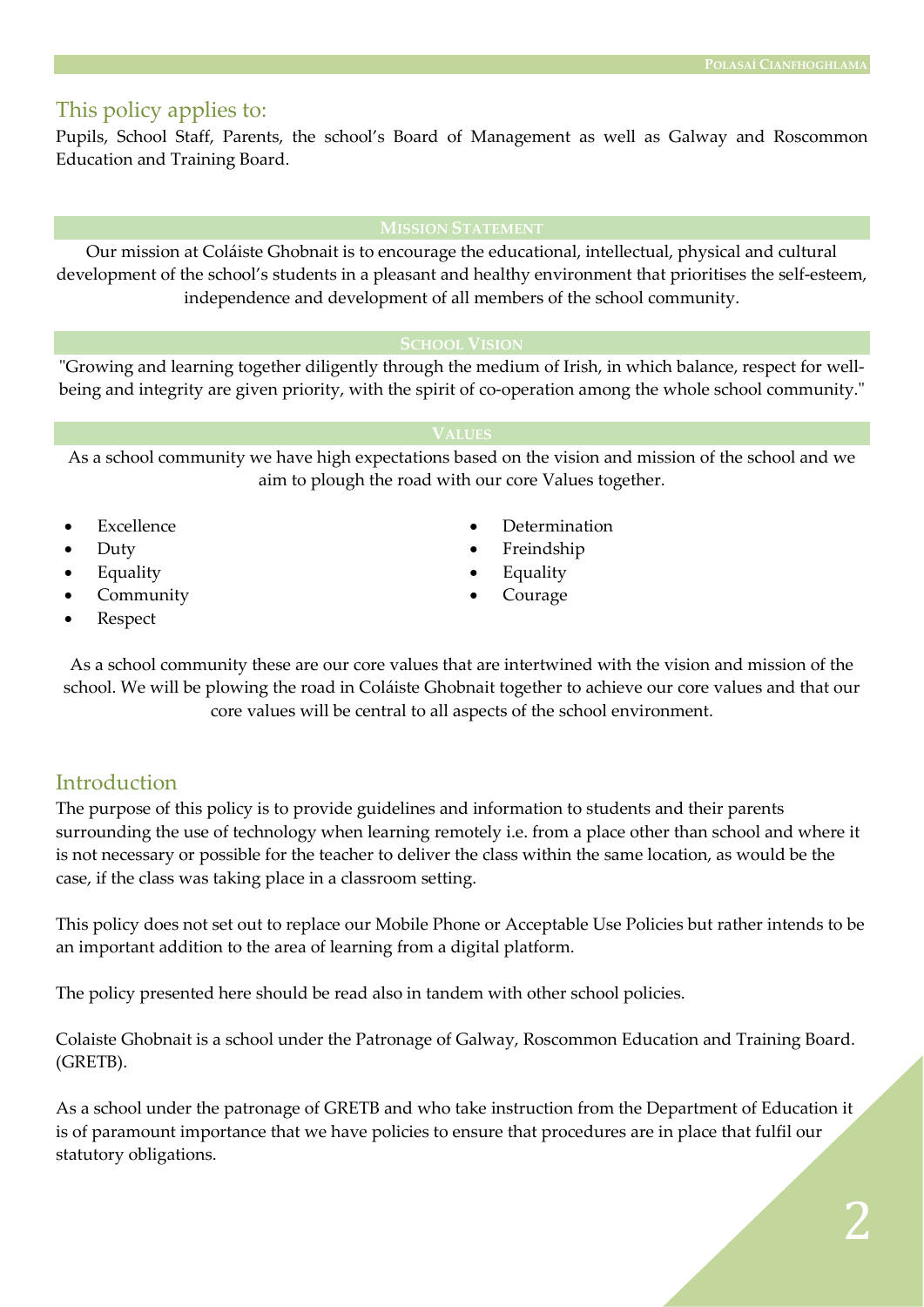The primary obligations that all schools have are to the welfare of the leaners in their school. This policy, therefore, seeks to ensure that remote learning is safe for all student learners under Child Protection Policy and that their data is also protected under GDPR legislation.

Schools must ensure that learning may be able to take place in an environment that is respectful and fair and meets its statutory duties.

This Policy is prepared, therefore, in accordance with the provisions of the Department of Education and relevant sections of:

- (a) The Education Act (1998).
- (b) Education (Welfare) Act (2000).
- (c) Equal Status Act (2000).
- (d) Education for Persons with Special Educational Needs Act (2004).
- (e) Disability Act (2005).
- (f) Children First 2017.
- (g) GDPR
- (h) Department of Education: Child Protection Procedures for Primary and Post- Primary school' s
- (i) NEWB Guidelines for Developing a Code of Behaviour (2008)

Teaching and Learning is always evolving, especially, as we move deeper into the 21<sup>st</sup> century and through IT we are provided with great opportunities as learners and teachers.

Never before has there been greater scope to learn using technology and it continues to change the learning relationship between teachers and students. Advances in technology mean that assignments can be delivered remotely and that greater access to information on the internet affords the opportunities for real learning to take place under the watchful and professional guidance of the teacher.

However, whether, a child is being directed remotely or via a traditional classroom environment it is very important that all partners are aware that once a learning exchange takes place between a student and teacher, whether at home or school, the same statutory rules apply i.e. the school's Code of Behaviour and all other of the school's policies.

This Policy so as to avoid ambiguity or other, therefore, has been developed to make it very clear to all of our partners that the values that are instilled in our policies remain, no matter how we change our teaching and learning methodologies. This includes remote learning or when a child is being taught in an environment that is not within the school building and the teacher is working remotely also and is not present with the student(s).

The staff and students of Coláiste Ghobnait are prepared for remote learning if we have to undertake this route due to Covid-19.

Coláiste Ghobnait recognizes and understands that the teaching and learning experience will undoubtedly be different for the students when remote learning takes place.

Coláiste Ghobnait have measures in place to enable all the students to be as connected as possible with their own school community and classmates, so that their learning is, as far as possible, in line with the curriculum in the event of remote learning. Teaching and Learning is a priority at Coláiste Ghobnait.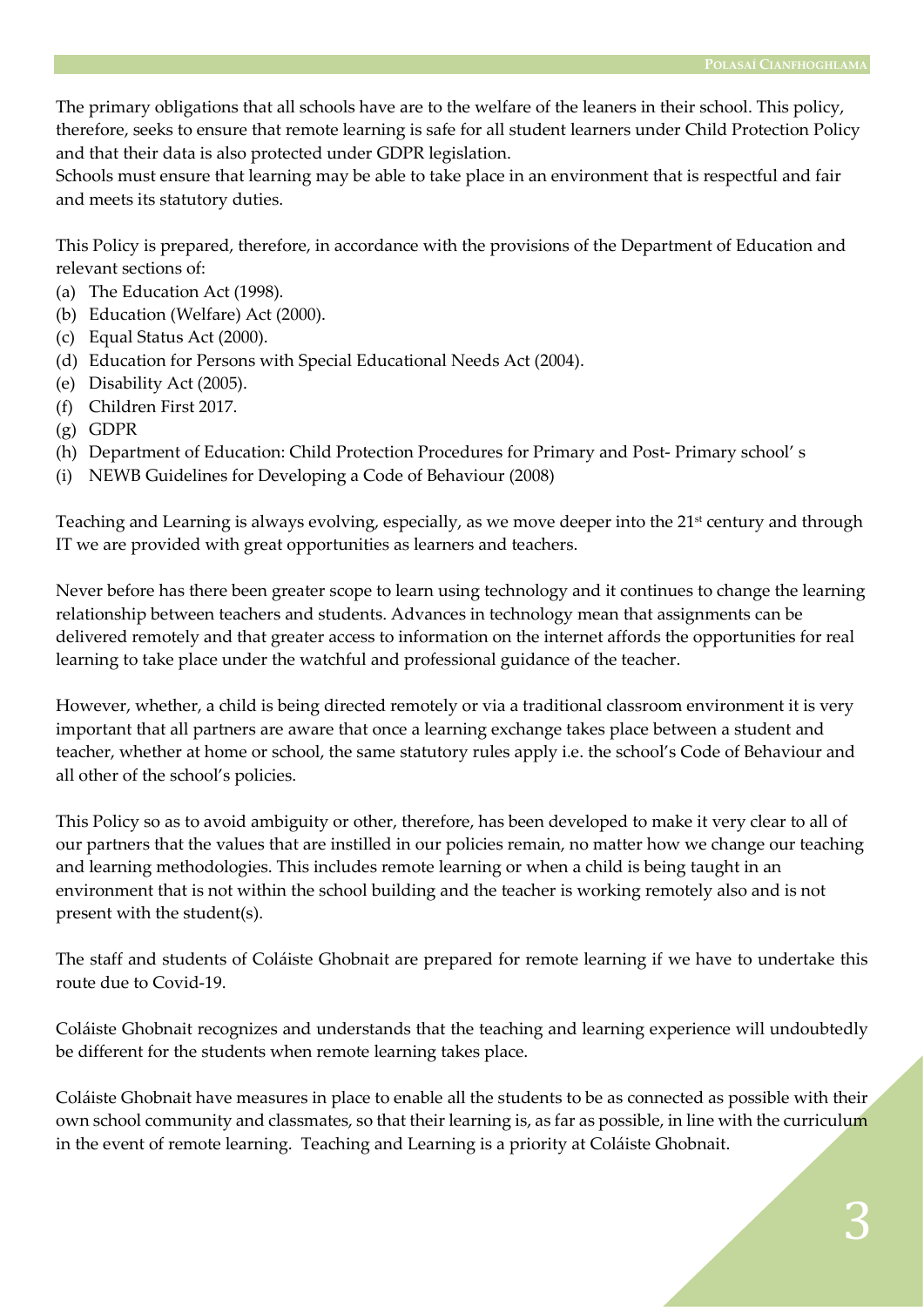Coláiste Ghobnait has excellent learning opportunities for the school community. Our priority is to provide worthwhile learning opportunities to promote and develop students learning through independent tasks, collaborative learning opportunities and project work and other engaging learning experiences. There are many opportunities for students to take ownership of their learning and expand their knowledge in this environment – Remote learning.

We in Coláiste Ghobnait understand that some students may face additional challenges while remote learning is taking place for example, lack of study space, parent/guardians not being able to support the students learning, socio-economic background or the lack of suitable digital devices. If a situation like this occurs, please contact the school immediately and other strategies will be considered for communicating with the students.

The support of parents/guardians will be essential for remote learning. We ask you to support your son/ daughter in the event of remote learning.

Regular checks will be necessary with parents/guardians and students to determine how students are getting on with the remote learning. All year groups in Coláiste Ghobnait have a class teacher and I ask you to contact them immediately if your son/daughter has any issues with remote learning.

It is very important to maintain a relationship with Coláiste Ghobnait if remote learning is in place. Contact with and between students is an essential element of the students learning experiences and also for their social and emotional development. Teachers will facilitate contact through online interaction, providing feedback on assignments and organising project work. This will take place in Coláiste Ghobnait on Teams – student's interaction and contact with friends in the classroom and it will maintain the connection between themselves and the school community.

There will be a balanced mix of independent learning and instructional tasks. All teachers will be able to monitor learning and provide feedback to support the next step in the students learning through the tasks set out to be completed.

Our students in Coláiste Ghobnait will have opportunities to demonstrate the progress they have made in their learning. Teachers will be providing support and feedback to the students in their classes. The voice of the students will also be sought so that Coláiste Ghobnait can review how remote learning is working for them. This kind of feedback is important in maintaining motivation, progression in learning and supporting student's wellbeing.

All students can borrow a laptop if needed. Students will have to sign a contract (See Appendix).

We in Coláiste Ghobnait have supported our student's skills and learning by developing their digital competencies, self-organisation skills and their ability to engage in remote learning.

If any student is absent from school, they can log in to Teams from 8:50a.m. and follow the classes for the day. Students can log in if their absence is due to the student being sick with or having Covid-19 symptoms. The school day begins at 8:50a.m. and they can participate in classes. All teachers will ensure that classes are available on Teams. Students will be marked on the roll book if they attend the classes on Teams.

Communication between teachers and home is vital. Coláiste Ghobnait has a process in place for communication between parent/guardians and teachers. See diagram.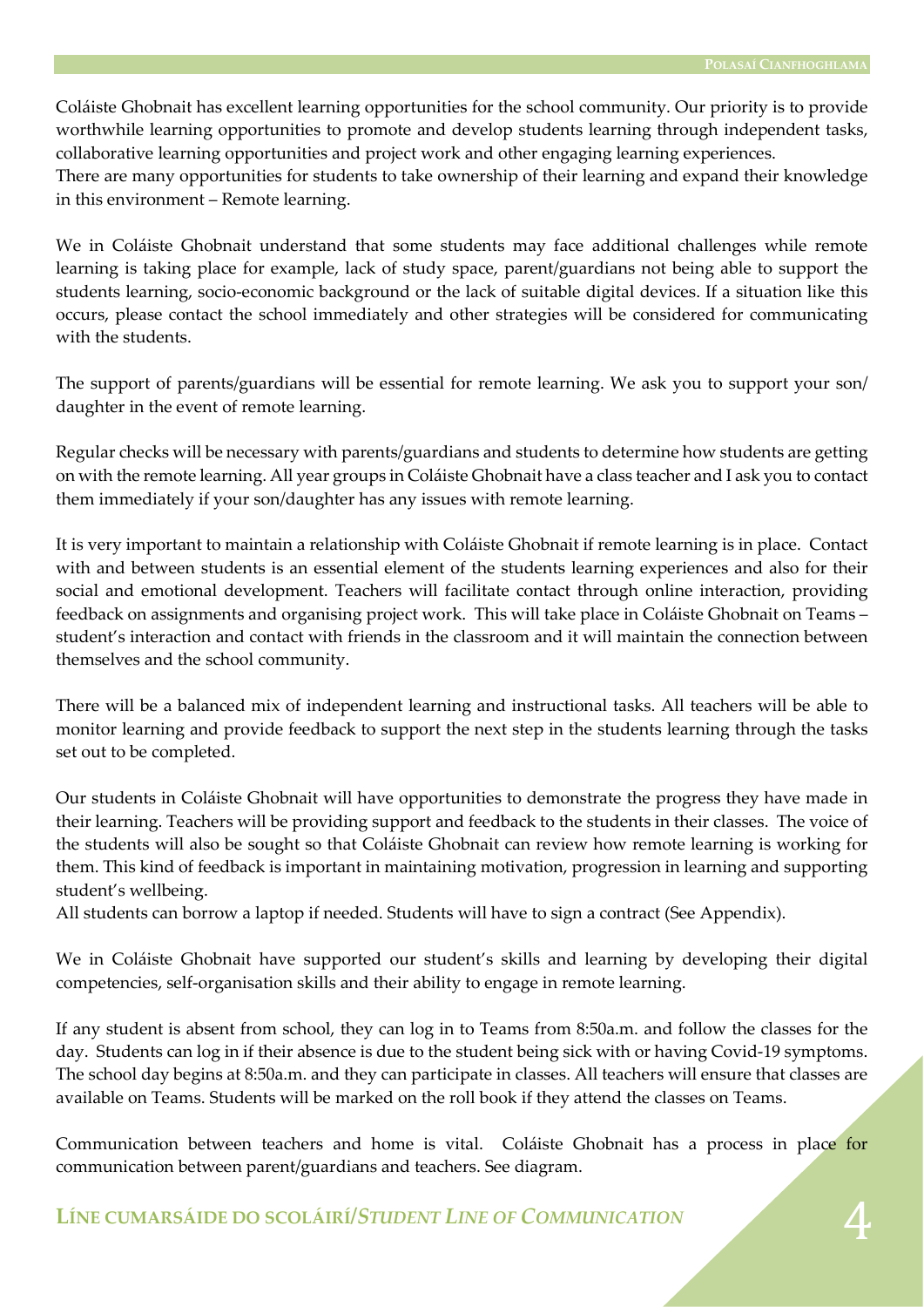**Cá dtéann tú, má tá fadhb/imní/ceist agat/***Where do you go if you have a problem/you are worried/ you have a question***:**

• Dul chun cinn **acadúil** in **ábhar áirithe** nó cur chuige teagaisc agus foghlama san ábhar sin/ *Academic progression in certain subjects or the approach to teaching and learning in that subject:*

|                |                 | $\cdots$        |                |                |
|----------------|-----------------|-----------------|----------------|----------------|
| Teagmháil      | Mura bhfuil     | Mura bhfuil     | Mura bhfuil    | Mura bhfuil    |
| Tosaigh        | <b>Réiteach</b> | <b>Réiteach</b> | Réiteach       | Réiteach       |
| First point of | If there is no  | If there is no  | If there is no | If there is no |
| contact        | resolution      | resolution      | resolution     | resolution     |
| Múinteoir an   | Múinteoir       | Comhordaitheoir | Príomhoide     | Príomhoide     |
| ábhair sin     | Bliana          | Riachtanais     | Tánaisteach    | Principal      |
| Subject        | Year Head       | Speisialta      | Deputy-        |                |
| teacher        |                 | Special Needs   | Principal      |                |
|                |                 | Coordinator     |                |                |

• Dul chun cinn **acadúil go ginearálta,** nach mbaineann le hábhair amháin ar leith/ *General academic progression that is not confined to one subject in particular*:

| Teagmháil      | Mura bhfuil     | Mura bhfuil    |  | Mura bhfuil    |
|----------------|-----------------|----------------|--|----------------|
| Tosaigh        | <b>Réiteach</b> | Réiteach       |  | Réiteach       |
| First point of | If there is no  | If there is no |  | If there is no |
| contact        | resolution      | resolution     |  | resolution     |
| Múinteoir      | Comhordaitheoir | Príomhoide     |  | Príomhoide     |
| Bliana         | Riachtanais     | Tánaisteach    |  | Principal      |
| Year Head      | Speisialta      | Deputy-        |  |                |
|                | Special Needs   | Principal      |  |                |
|                | Coordinator     |                |  |                |

• Dul chun cinn go ginearálta**,** maidir le gnéithe seachas gnéithe acadúla (sóisialta, bulaíocht, fadhb phearsanta, fadhb sláinte, fadhb bhaile)/*General progression regarding non-academic aspects (social, bullying, personal problems, health problems, home problems)*:

| Teagmháil      | Mura bhfuil     | Mura bhfuil    |
|----------------|-----------------|----------------|
| <b>Tosaigh</b> | <b>Réiteach</b> | Réiteach       |
| First point of | If there is no  | If there is no |
| contact        | resolution      | resolution     |
| Múinteoir      | Príomhoide      | Príomhoide     |
| Bliana         | Tánaisteach     | Principal      |
| Year Head      | Deputy-         |                |
|                | Principal       |                |

**Wellbeing** – During the period of Distance learning the schools wellbeing programme will be in place.

- 1. Sports class
- 2. CSPE
- 3. SPHE The teacher will be posting the work on Teams but there won't be an open online discussion of sensitive topics. It is up to the class teacher to decide what arrangement best suits his/her own class.
- 4. Wellbeing all year heads have one period a week to meet with students to promote the students voice and discuss their learning experience.
- 5. Assembly There will be assembly every morning from 8.50 9.00.
- 6. Teachers may be providing recording demonstrations for the students so that the students can watch them. There may be short explanatory videos with activities such as sports drills, skills and exercises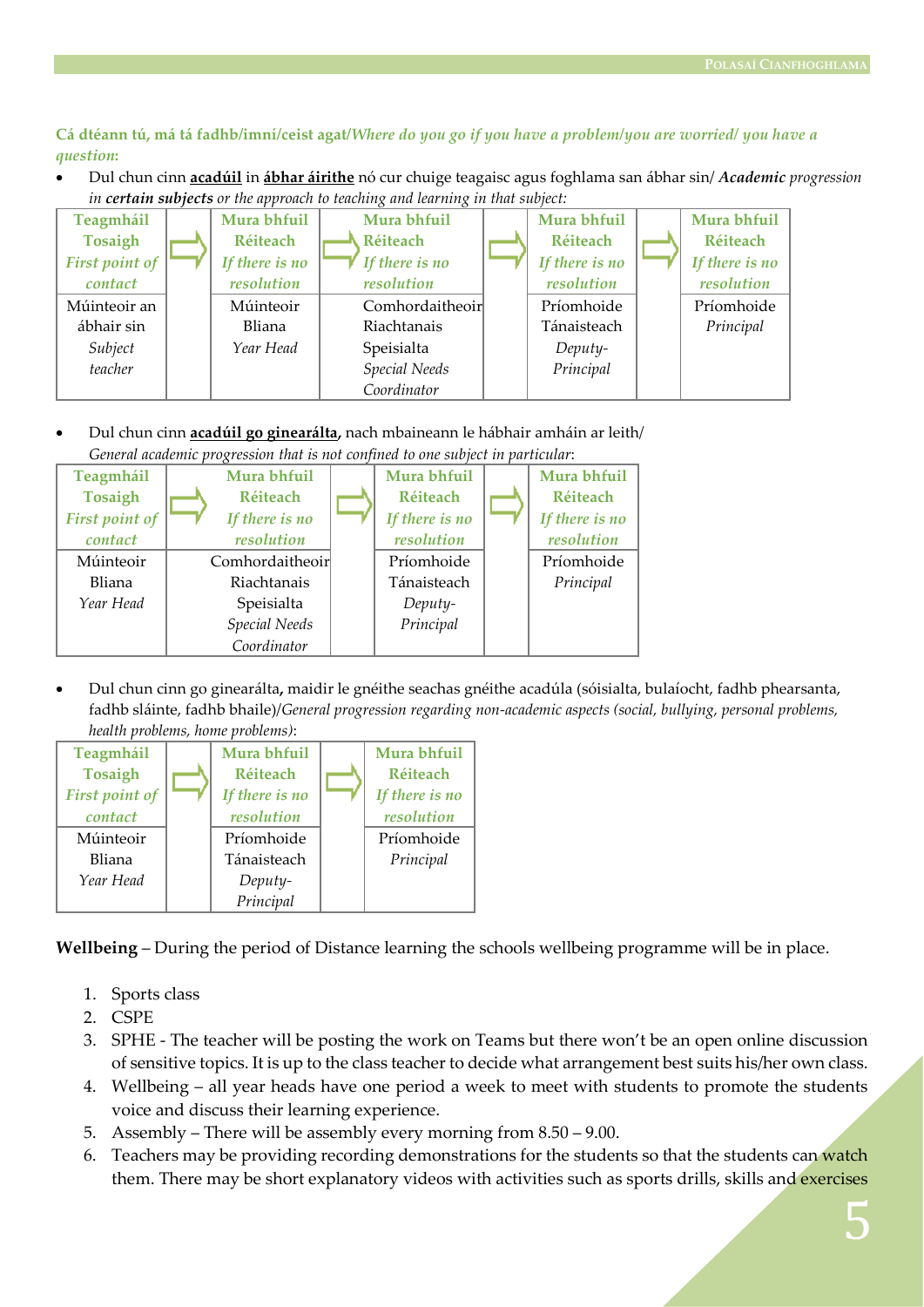to practice at home alone and/or with a family member. Parent/guardian support and supervision will be vital here.

## Online live Teams meetings/classes

#### Student etiquette

The following are expectations from all students. Students that do not follow these guidelines can be removed from the Teams meeting/class if necessary.

- A Teams meeting/class is intended for the students only.
- Mute your microphone if you are not speaking
- Join the meeting/class on time
- Do not use the Chat feature with your class unless the teacher states to do so. When using chat, write using school appropriate language. Remember that the class meeting is public, and a record of the chat is retained.
- Only post chat messages relevant to the lessons.

If your connection is lagging or slow, do the following:

- Close extra open computer apps.
- Try to limit others on your WiFi while you participate.
- Turn on your camera and listen to the discussion.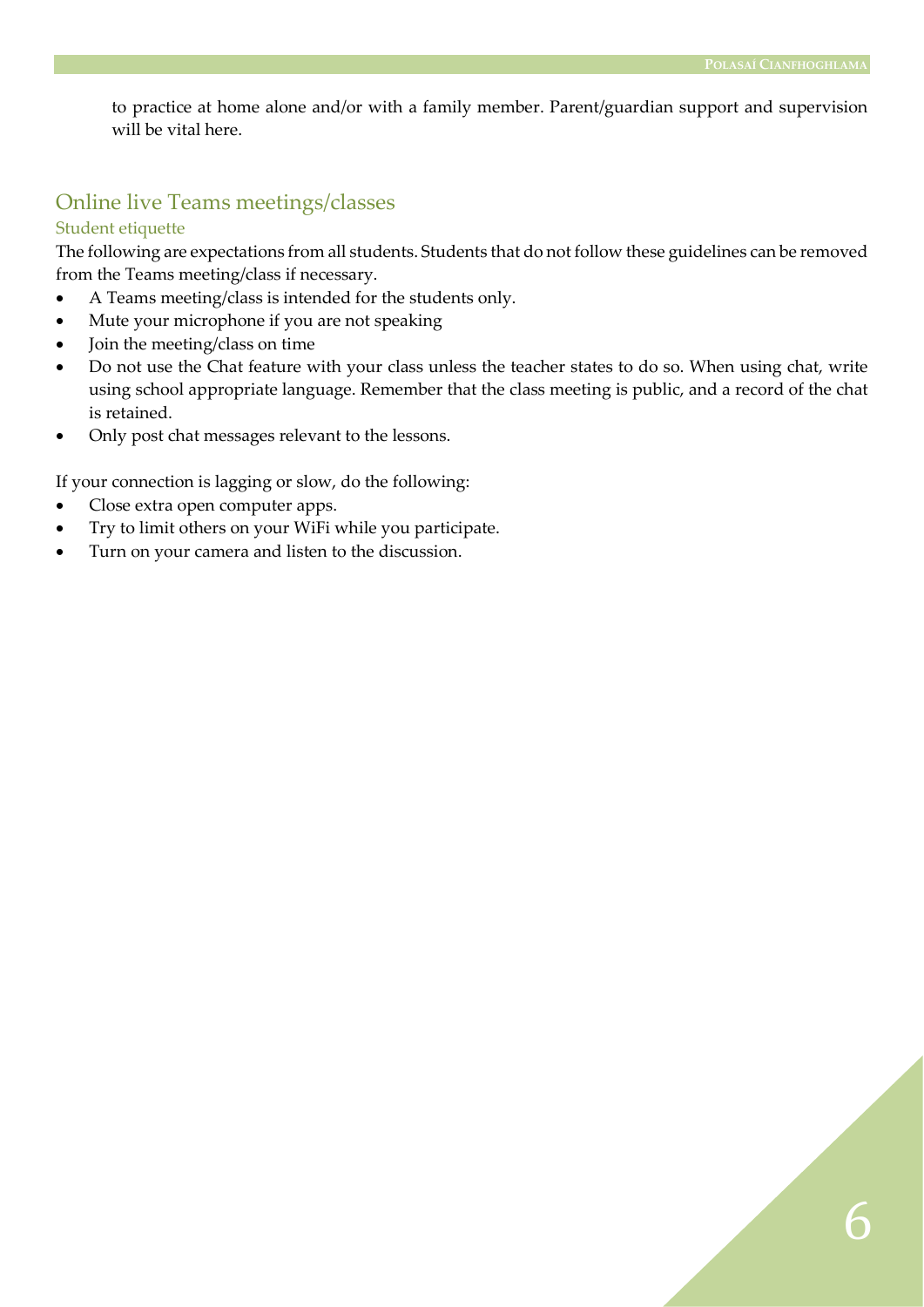The primary online resource our school is currently using is Microsoft Teams. This may change in time but the sentiment and instructions within this policy shall remain valid no matter what platform we use in the future.

- 1. If, and when, a teacher decides to work remotely they will on most occasions try to communicate online during normal working hours and will not be communicating with students in the evening/ outside of normal hours not unless the teacher has advised all learners in the group/team that a lesson/revision will be taking place at a certain time after the usual hours. Therefore, during a normal school day the teacher may put work on Teams for the student to work on that evening- the student can then send the work/assignment back for the teacher to correct in their own time. (see point 6 also).
- 2. Provision for all SEN students, in so far as possible, will be made when using Remote Learning methodologies, whereby, a differentiated approach will be employed, as would be the case if the teacher was in the classroom.
- 3. No matter what time a student and/or teacher is on Teams i.e. whether the teacher is online giving a class or not- the moment a student logs onto Teams they must abide by the school rules and the rules will be implemented if and when necessary.
- 4. Students cannot choose to leave a Team once a teacher has created one.
- 5. The material created by the teacher on Teams is the property of the teacher and students do not have permission to share to others outside of the team unless given permission to do so.
- 6. Parents and students need to be aware that teachers may have to send material/assignments at night as they are working during the day. This does not mean there is an expectation on the student to begin work at the time it is received. Likewise, there is never an expectation on the teacher to have to correct or comment on work sent on Teams outside of normal school hours. Again, the teacher will give and receive work within their own time frames and will communicate this to students.
- 7. Teachers are the owner/ manager of the Teams they create. Most Teams will be whole class groups but this may vary. When students are invited onto and put into a Team it is the exact same as been in the classroom and being with a class group. They have a teacher and the school's same rules continue to apply.
- 8. A teacher will only correspond to a student who is signed up to the correct Platform.
- 9. A teacher will only correspond and engage with a student who is using and is logged into their GRETB account.
- 10. Social media sites eg. facebook, snapchat, WhatsApp etc, to communicate with students is never permissible and teachers have been advised accordingly.
- 11. Other Teams created by students themselves within a Team created by the teacher is not permitted.
- 12. Any behaviour or language deemed inappropriate during school applies online and after established school times. The consequences for such behaviour will be the same as if the student was in school as they are involved in prescribed school work, on a school created platform using a school log- in and which has been directed by school personnel.
- 13. Any language directed towards a fellow student or teacher that is very aggressive/threatening or offensive may also be reported to the Guards or TUSLA or both.
- 14. The criteria for mandated Child Protection reporting remains the same as if the child was being taught in school.
- 15. All provisions relating to the child's Data remains the same under GDPR procedures and guidelines.
- 16. As per all matters pertaining to our school's Code of Behaviour, if a student acts in a fashion that is contrary to our Code's expectations they may receive a sanction and or Suspension/ Recommendation to the Board of Management for Permanent Exclusion.
- 17. Teaching and learning best practice will continue to apply with students expected to present all assignments to the best of their ability and on time, where this evolving and unprecedented situation allows you to do so.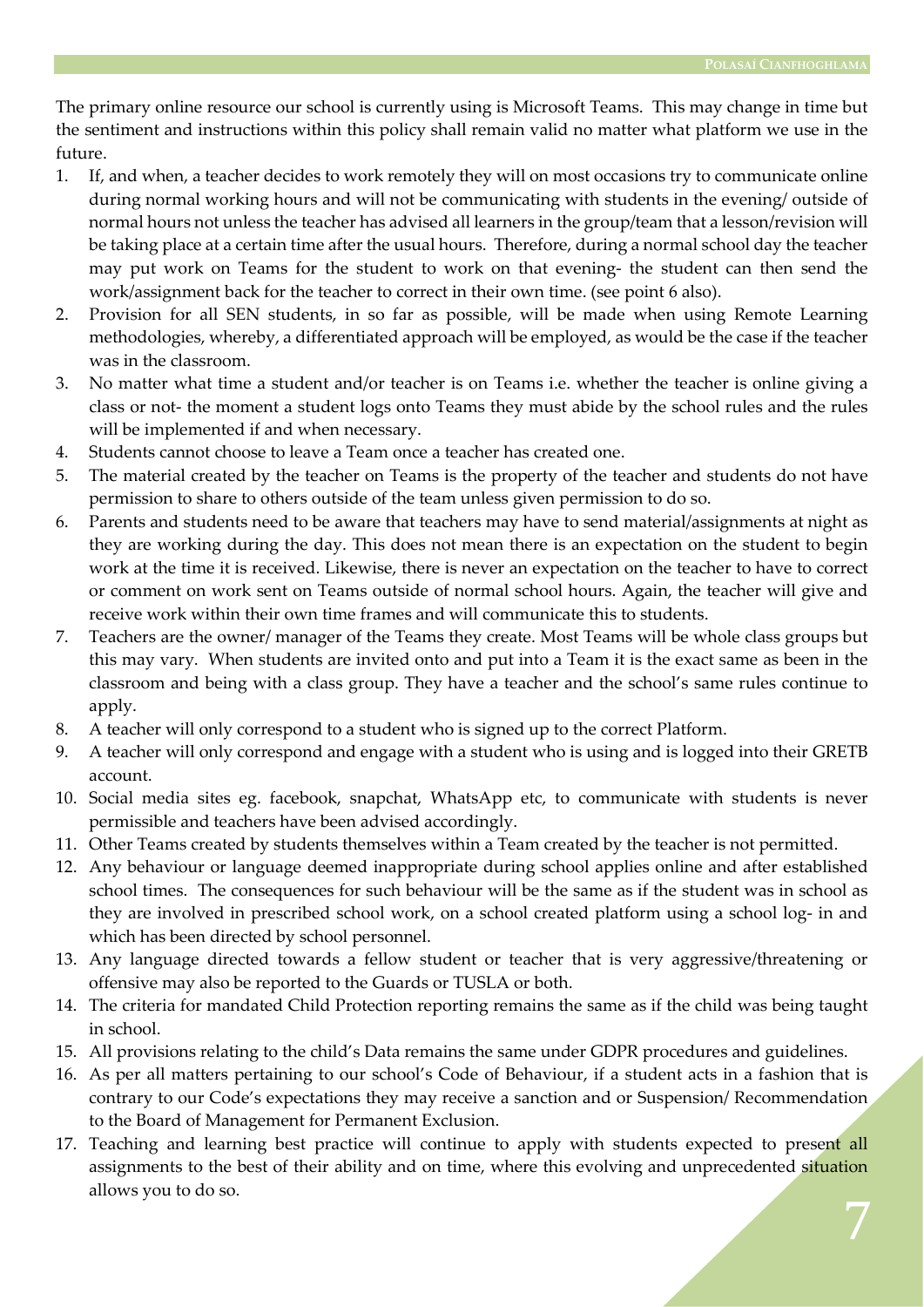- 18. Attendance will be taken for all classes and parents are asked to support students being in attendance for all classes. Year head teacher will send the parent a weekly report on attendance.
- 19. Attendance is taken at the morning Assembly. A text is sent via VS Ware if a student is absent.
- 20. It is not required to wear the uniform for video learning, however appropriate dress is expected when participating in live Team meetings/classes.
- 21. Teachers need to create an "Assignment" in Teams so students can upload their homework there.

All students can borrow a laptop if needed. Students will have to sign a contract ( See Appendix)

We in Coláiste Ghobnait have supported our student's skills and learning by developing their digital competencies, self-organisation skills and their ability to engage in remote learning.

If any student is absent from school, they can log in to Teams from 8:50a.m. and follow the classes for the day. Students can log in if their absence is due to the student being sick with or having Covid-19 symptoms. The school day begins at 8:50a.m. and they can participate in classes. All teachers will ensure that classes are available on Teams. Students will be marked on the roll book if they attend the classes on Teams.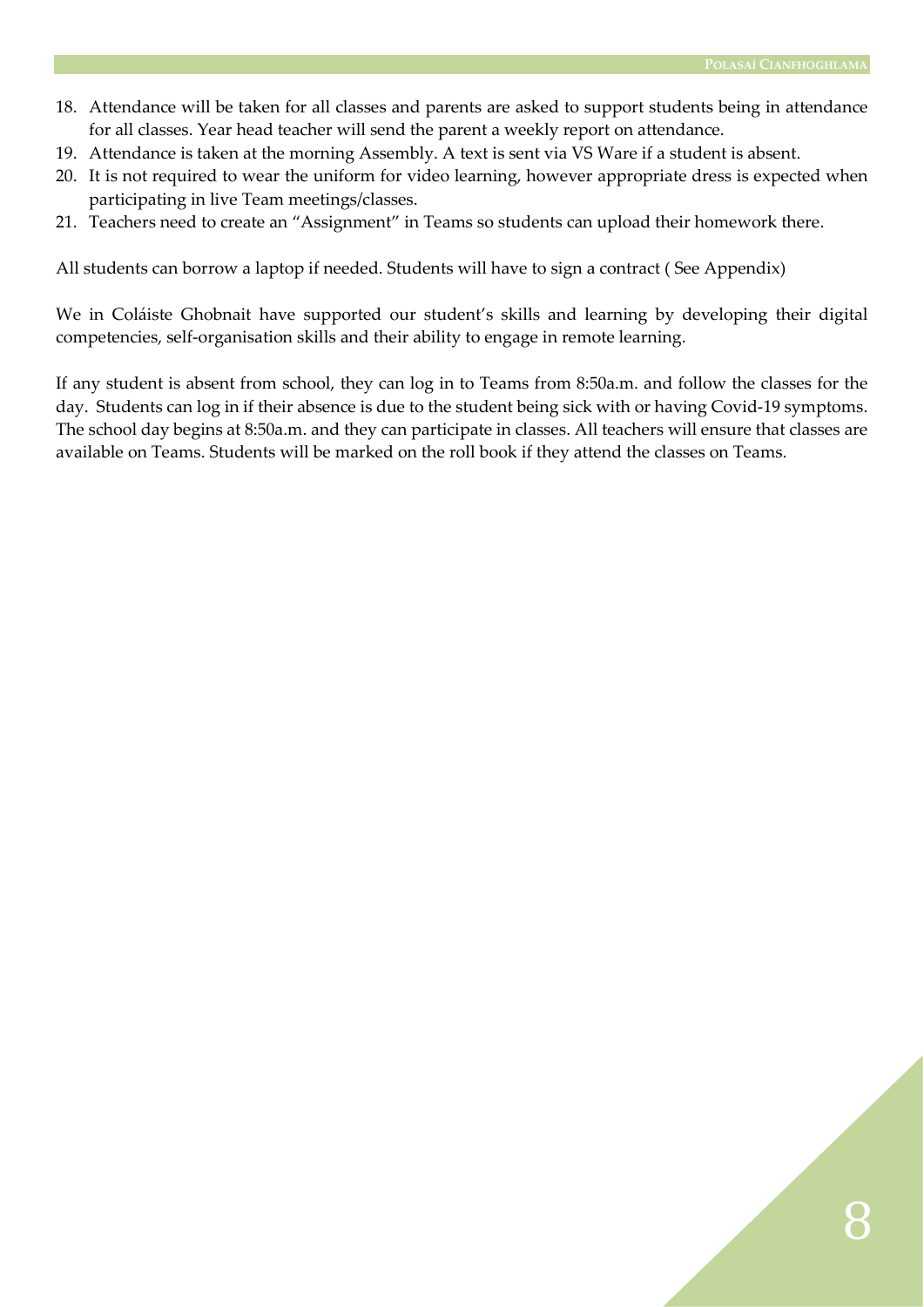

Gaillimhe agus Ros Comáin

thway and Ro

## Coláiste Ghobnait

Inis Oírr | Oileáin Árann | Co. na Gaillimhe. +353 99 75016; +353 87 2232520 eolas.gobnait@gretb.ie www.colaisteghobnait.com



#### **Student Laptop Loan Agreement**

Galway & Roscommon Education and training Board ("GR ETB") provides laptops to students to enhance their education. It is imperative that parents/guardians stress to their children how important it is to take good care of their issued device and to behave appropriately when interacting with others digitally. Certain rules are necessary to protect the laptop and the network.

By accepting possession of a GR ETB laptop, student and his/her parents/guardians agree to the following responsibilities for the use and care of this device:

1. The student agrees to follow all GR ETB policies and regulations governing the use of computers, including, but not limited to, the Expectations for Responsible Laptop Use printed on the back of this form, as well as the Student Code of Conduct.

2. The computer is the property of GR ETB. If a student withdraws from the school prior to the end of the loan period, the laptop must be returned to school officials by the student prior to withdrawal.

3. The student shall not remove or alter any GR ETB identification labels attached to or displayed on the computer, nor shall the student change identification within the computer, such as the computer name.

4. The student agrees to keep the computer secure and safe. The parent/guardian will assume the risk of loss by theft, destruction, or damage caused by intentional misuse. If, during the loan period, the computer is damaged or returned with any accessories missing, GR ETB may charge the parent the lesser of the repair or the replacement cost.

5. The student must report theft (or suspected theft) of the computer to Gardaí and the School, loss of the computer, damage to the computer, or malfunctioning of the computer to the school promptly and no later than 24 hours of the incident.

6. The laptop cannot be loaned, sold, bartered, traded, leased, rented or given to any other person or persons without the express written consent of GR ETB.

I have read and agree to comply with these rules and all GR ETB policies and regulations for the use of equipment, including the attached Rules, the Acceptable Use Policy.

I understand that the laptop is the School property and it may access, monitor, and archive my use of the computer system, including my use of the internet, e-mail and downloaded material, without prior notice to me.

I will report any damage to hardware or software immediately to designated school personnel and will return equipment promptly when requested.

GR ETB grants permission to the student to have limited use of the laptop described in this continuing agreement. The school system insurance and the permission granted to the student ceases on the LAST CALENDAR DAY OF THE SCHOOL YEAR (unless terminated earlier by GR ETB) and failure to return the laptop and charger on or before that date to the building principal or his/her designee could result in billing for the unreturned item(s) and/or other legal proceedings against the student and/or the person who has the laptop.

GR ETB reserves the right to demand return of the laptop at any time.